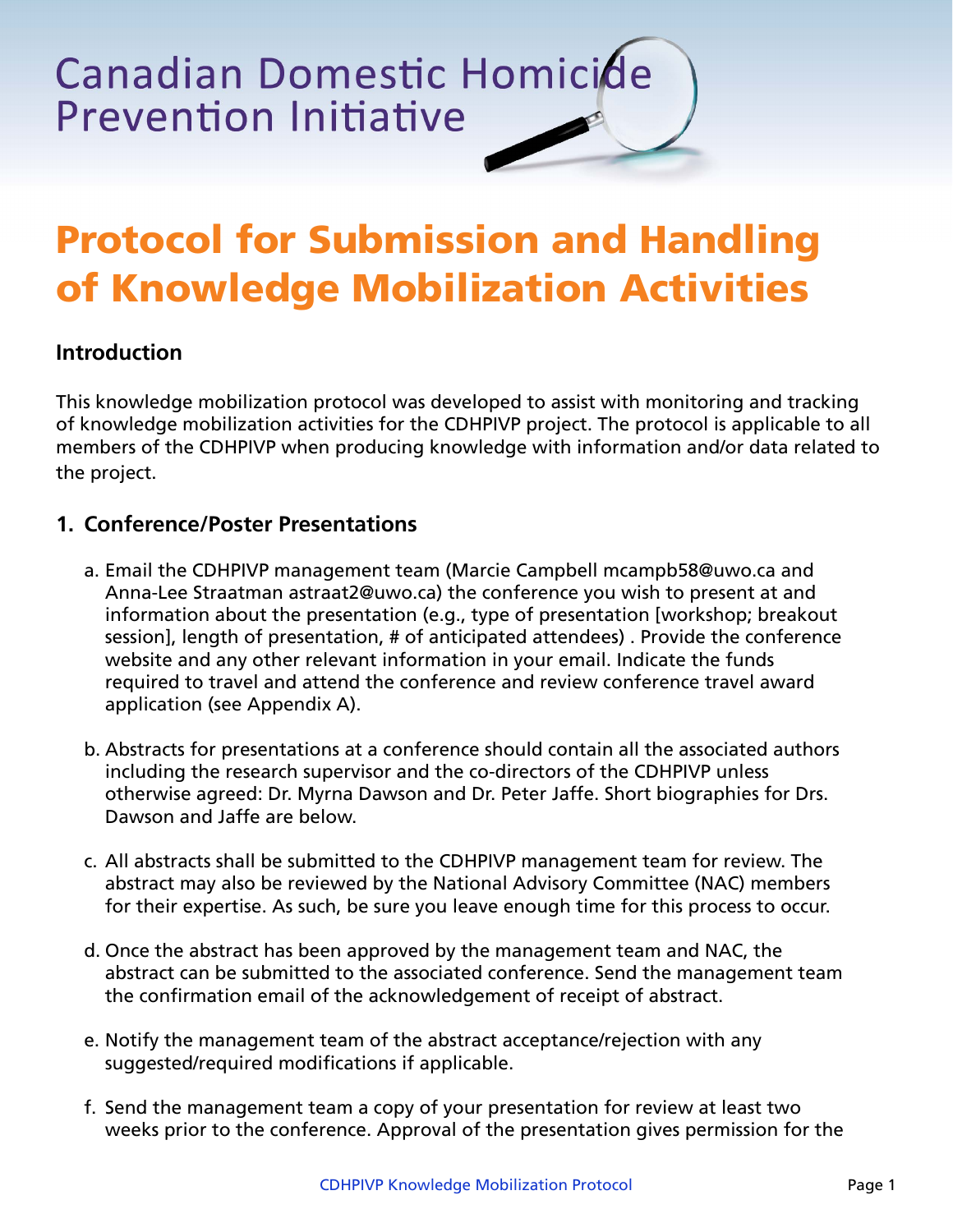host conference to post online and make readily available to conference attendees and website visitors.

g. After presentation: Send the CDHPIVP management team highlights and knowledge mobilization statistics using the online CDHPIVP Knowledge Mobilization form.

## **2. Journal Articles/Book Chapters**

- a. Email the CDHPIVP management team the abstract and the journal. Provide the journal website and any other relevant information in your email. Forward manuscript before final submission.
- b. Email the CDHPIVP management team the invitation to write and submit a book chapter. The invitation should include the name(s) of the editors, publisher, and outline of the book chapter.
- c. Journal articles and book chapters based on CDHPIVP research must contain all the associated authors including the research supervisor and the co-directors of the CDHPIVP: Dr. Myrna Dawson and Dr. Peter Jaffe.
- d. All abstracts and manuscripts will be reviewed by the CDHPIVP management team. The abstracts and manuscripts may also be reviewed by the National Advisory Committee (NAC) members for their expertise.
- e. Notify the management team of the manuscript acceptance/rejection including reviewer/editorial comments.
- f. When published, notify the management team of the issue, volume, and date of the publication and online publication once it is available.
- g. Send the CDHPIVP management team knowledge mobilization statistics using the online CDHPIVP Knowledge Mobilization form.

#### **3. Media Interviews**

- a. Notify the CDHPIVP management team about the interview and with which media outlet. Outline the context of the interview.
- b. Inform the management team of the publication date of the interview and links if available.
- c. Send the CDHPIVP management team knowledge mobilization statistics using the online CDHPIVP Knowledge Mobilization form.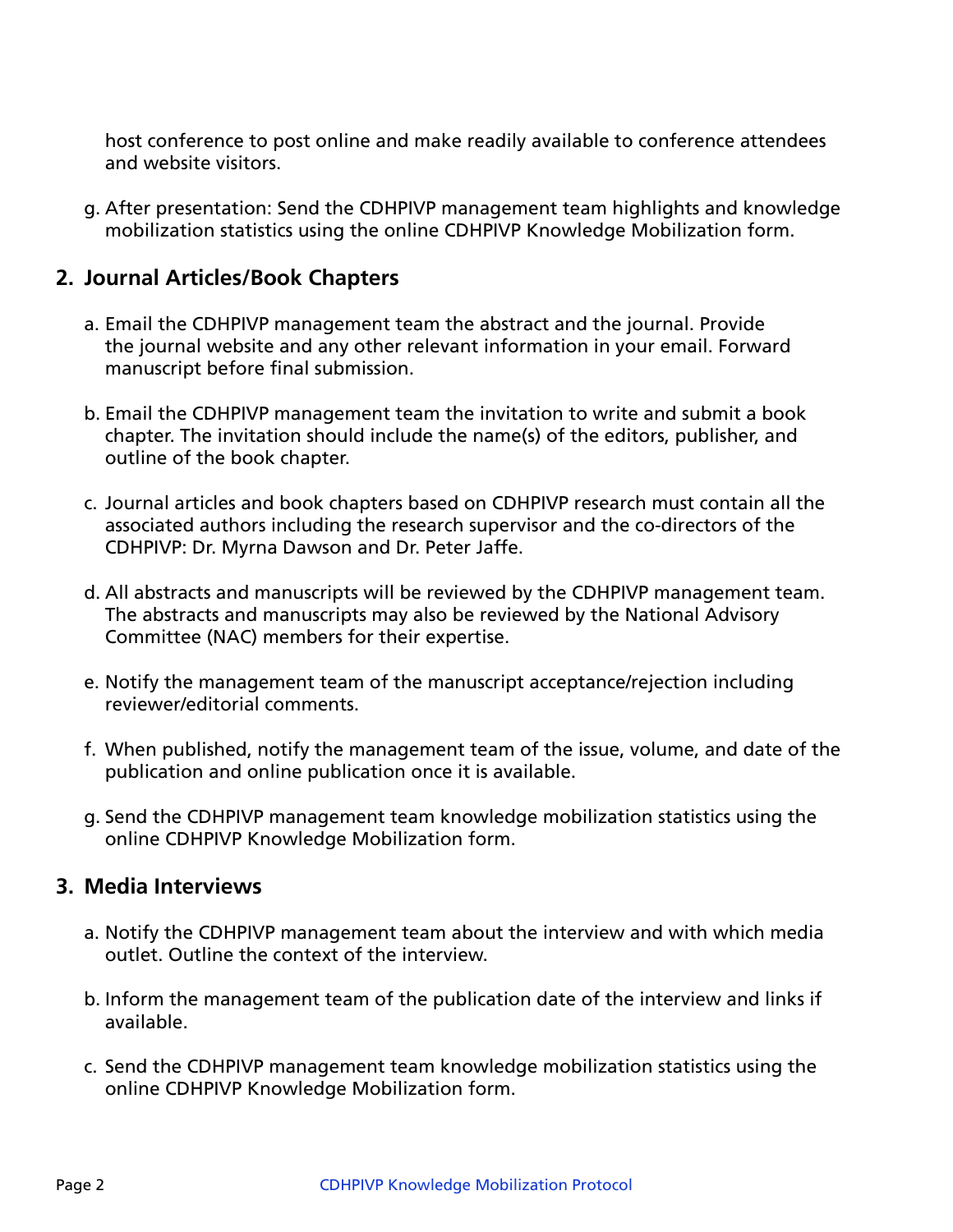## **Bios for Dr. Myrna Dawson and Dr. Peter Jaffe**

**Myrna Dawson,** PhD is a Professor and Canada Research Chair in Public Policy in Criminal Justice, and Director of the Centre for the Study of Social and Legal Responses to Violence at the University of Guelph. She is also Co-Director of the Canadian Domestic Homicide Prevention Initiative and project lead on the recently-launched Canadian Femicide Observatory for Justice and Accountability.

**Peter Jaffe,** PhD is a psychologist and Professor in the Faculty of Education at Western University and the Academic Director of the Centre for Research and Education on Violence Against Women & Children. He is the Director Emeritus for the London Family Court Clinic, which is a children's mental health centre specializing in issues that bring children and families into the justice system in London, Ontario. He has co-authored ten books, 29 chapters and over 80 articles related to domestic violence, the impact of domestic violence on children, homicide prevention and the role of the criminal and family justice systems.